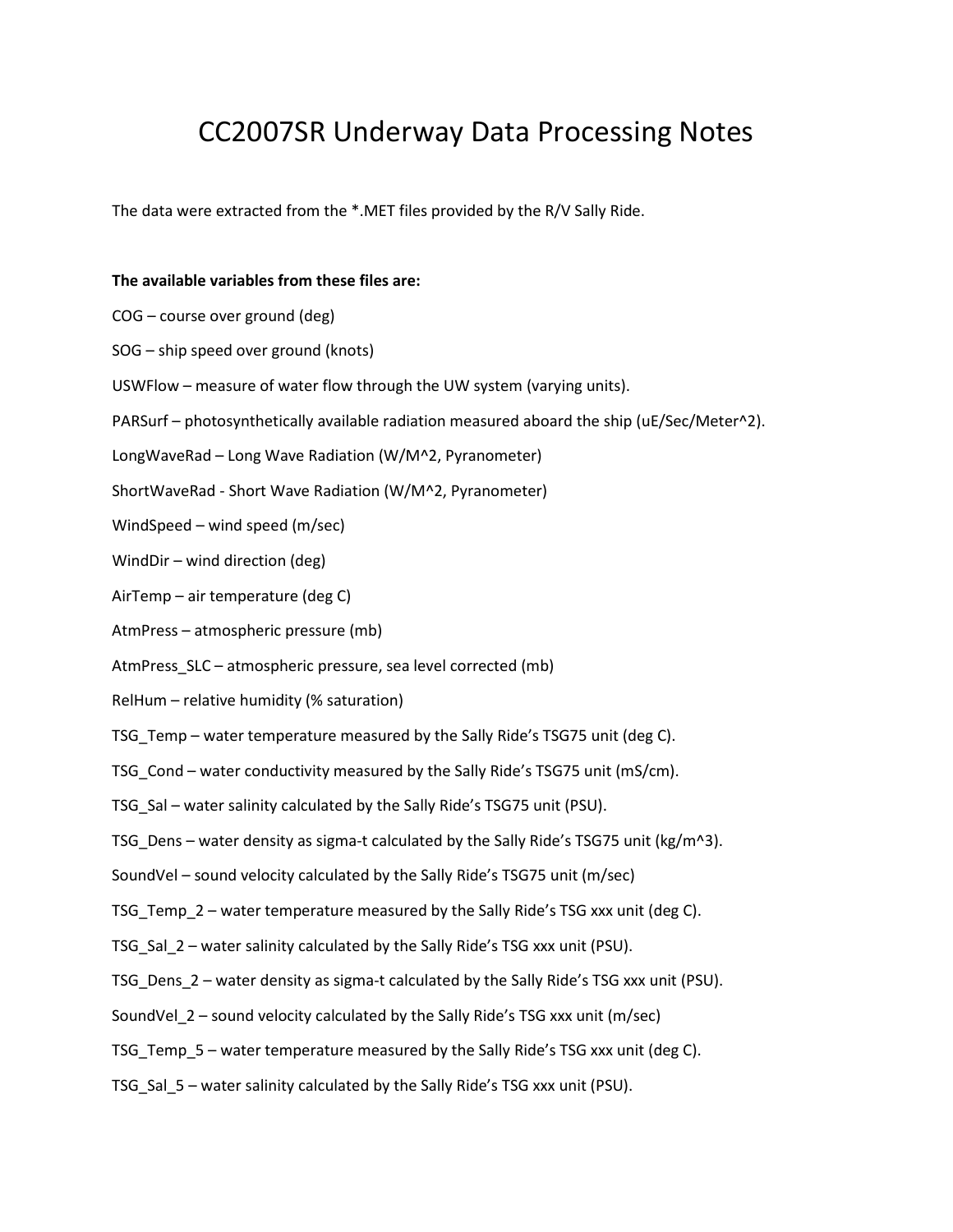SSTemp - Hull Temperature measurement with SBE48 in Transducer Void (degC) Oxygen – oxygen concentrations measured by the Sally Ride's TSG xxx unit (mL/L). OxygenSat – oxygen saturation measured by the Sally Ride's TSG xxx unit (%). OxygenTemp – temperature of the water oxygen measurements were made on (deg C) ChlFluor – chlorophyll fluorescence (volt).

#### **Derived variables are:**

- Pred\_Temp temperature derived from calibrations of TSG\_Temp vs. CalCOFI 0 to 12 m bottle temperatures (deg C)
- Pred\_Sal salinity derived from calibrations of TSG\_Sal vs. CalCOFI 0 to 12 m bottle salinity (PSU)
- Pred\_Chl chlorophyll derived from calibrations of ChlFluor vs. CalCOFI 0 to 12 m bottle Chl a (ug-Chl/L).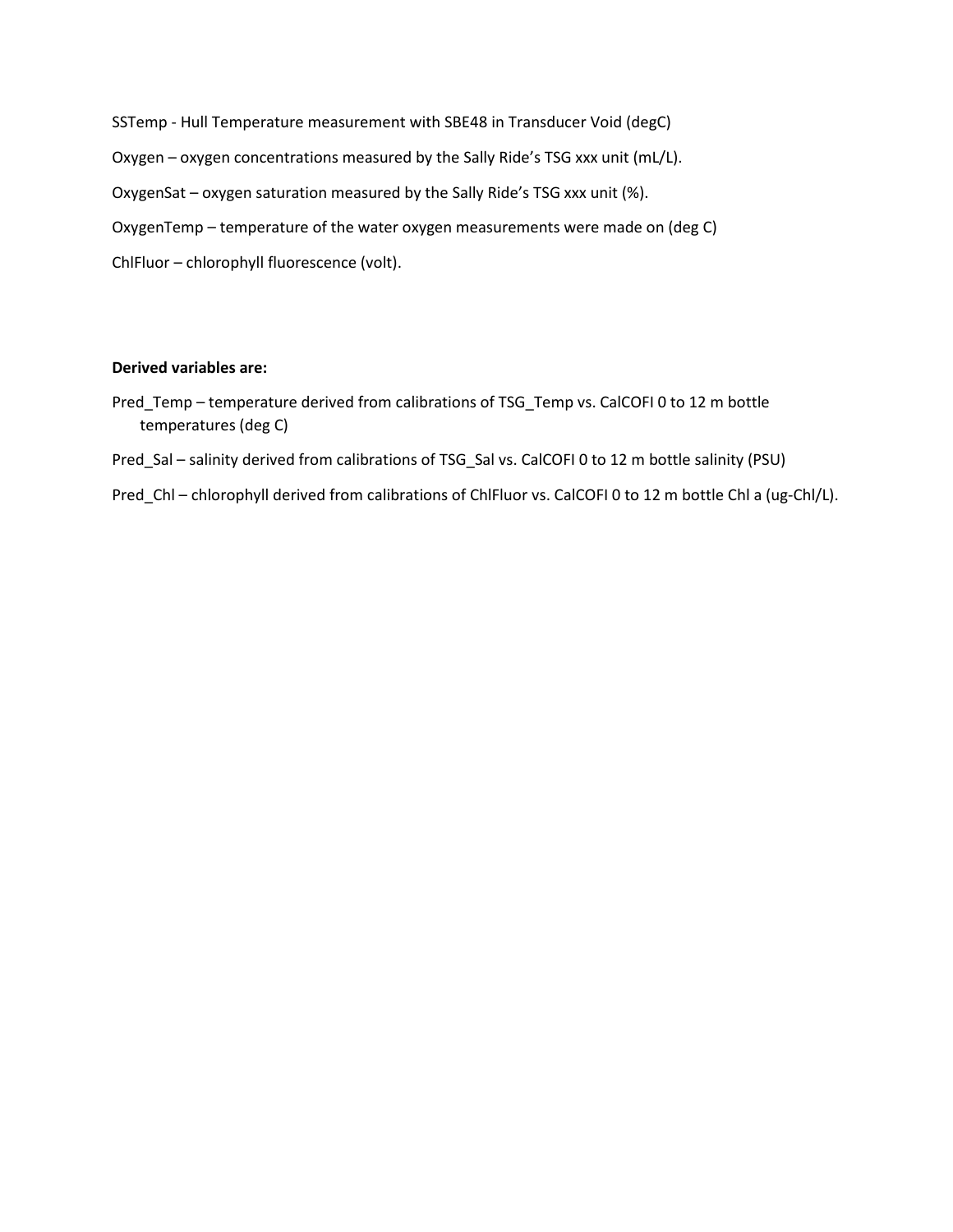## **Temperature Calibration:**

Pred\_Temp – temperature derived from calibrations of TSG\_Temp vs. CalCOFI 0 to 12 m bottle temperatures (deg C)

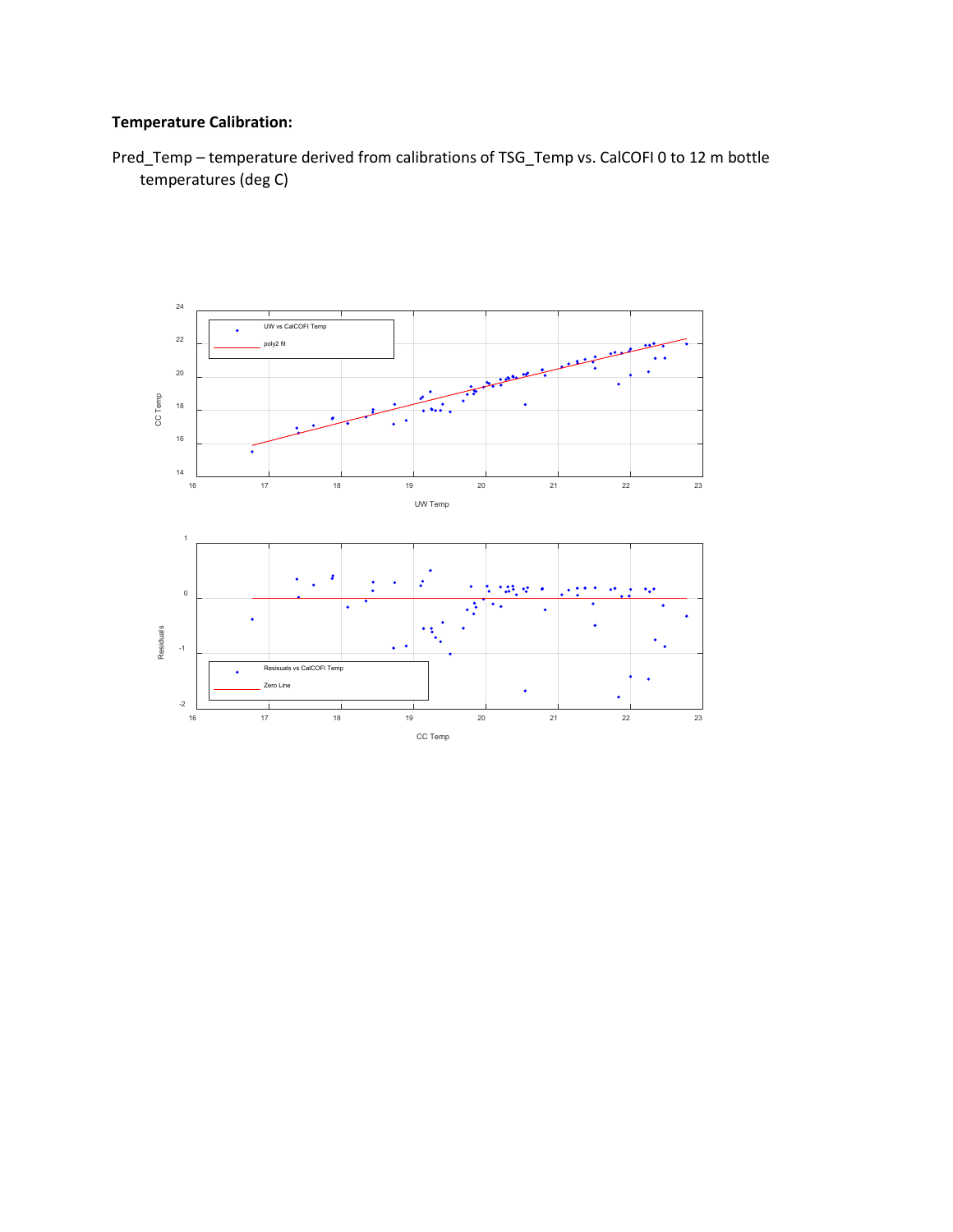## **Salinity Calibration:**

Pred\_Sal – salinity derived from calibrations of TSG\_Sal vs. CalCOFI 0 to 12 m bottle salinity (PSU)